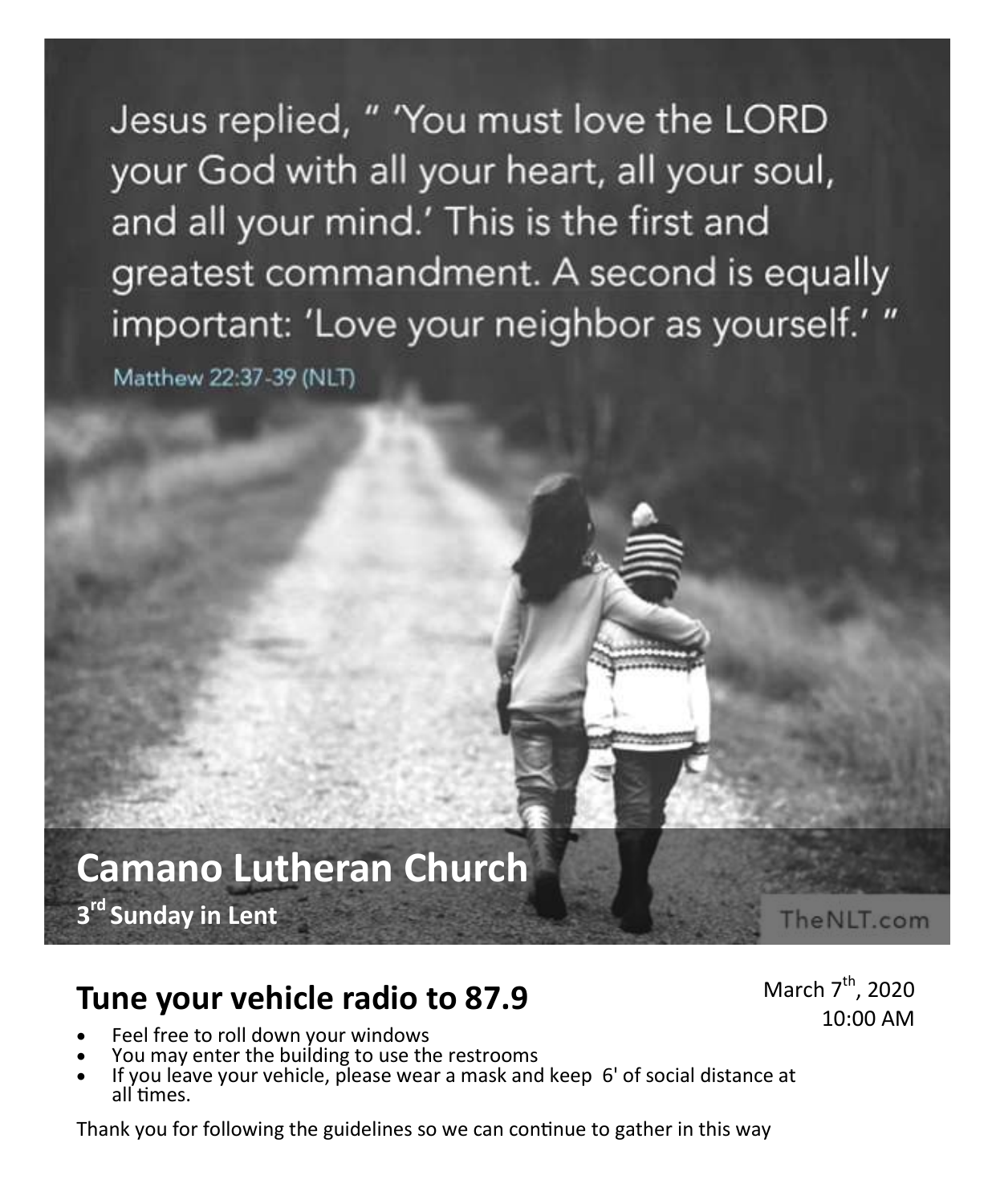#### **PRELUDE**

#### **WELCOME AND ANNOUNCEMENTS**

#### **Exodus 20:1-17**

 $1$ God spoke all these words:

 $2$ I am the LORD your God, who brought you out of the land of Egypt, out of the house of slavery; <sup>3</sup>you shall have no other gods before me.

<sup>4</sup>You shall not make for yourself an idol, whether in the form of anything that is in heaven above, or that is on the earth beneath, or that is in the water under the earth. <sup>5</sup>You shall not bow down to them or worship them; for I the LORD your God am a jealous God, punishing children for the iniquity of parents, to the third and the fourth generation of those who reject me, <sup>6</sup>but showing steadfast love to the thousandth generation of those who love me and keep my commandments.

 $\sigma$ You shall not make wrongful use of the name of the LORD your God, for the LORD will not acquit anyone who misuses his name.

 ${}^{8}$ Remember the sabbath day, and keep it holy.  ${}^{9}$ Six days you shall labor and do all your work. <sup>10</sup>But the seventh day is a sabbath to the LORD your God; you shall not do any work—you, your son or your daughter, your male or female slave, your livestock, or the alien resident in your towns.  $^{11}$  For in six days the LORD made heaven and earth, the sea, and all that is in them, but rested the seventh day; therefore the LORD blessed the sabbath day and consecrated it.

 $12$ Honor your father and your mother, so that your days may be long in the land that the LORD your God is giving you.

<sup>13</sup>You shall not murder.

<sup>14</sup>You shall not commit adultery.

<sup>15</sup>You shall not steal.

 $16$ You shall not bear false witness against your neighbor.

 $17$ You shall not covet your neighbor's house; you shall not covet your neighbor's wife, or male or female slave, or ox, or donkey, or anything that belongs to your neighbor.

- P: Word of Hope, Word of Life
- **C: Thanks be to God**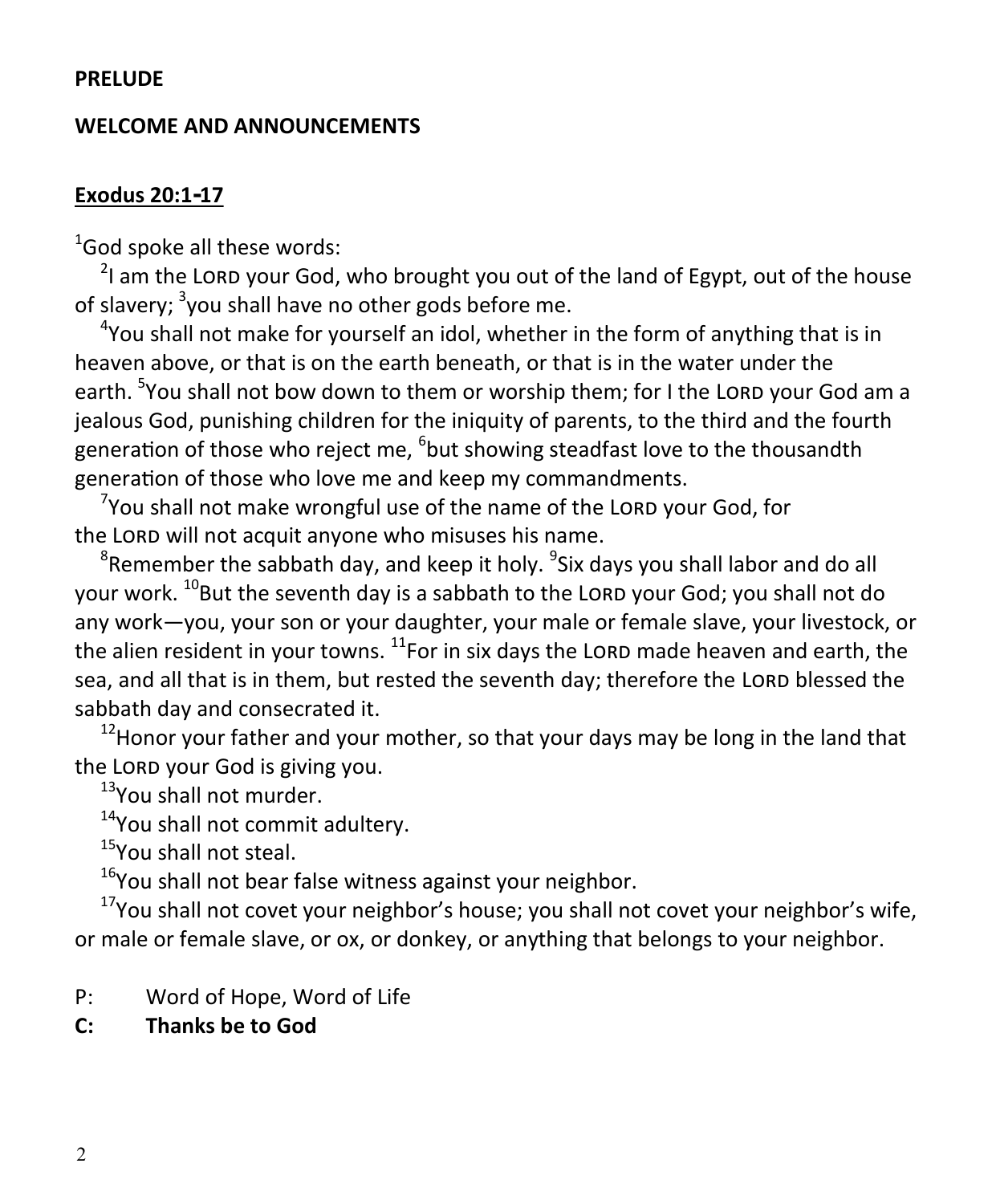#### **CONFESSION AND FORGIVENESS**

P: Blessed be the holy Trinity,  $\frac{1}{2}$  one God, the keeper of the covenant, the source of steadfast love, our rock and our redeemer.

#### **C: Amen.**

P: God hears us when we cry, and draws us close in Jesus Christ. Let us return to the one who is full of compassion.

*Silence is kept for reflection.*

- P: Fountain of living water,
- **C: pour out your mercy over us. Our sin is heavy, and we long to be free. Rebuild what we have ruined and mend what we have torn. Wash us in your cleansing flood. Make us alive in the Spirit to follow in the way of Jesus, as healers and restorers of the world you so love. Amen.**
- P: Beloved, God's word never fails. The promise rests on grace: by the saving love of Jesus Christ, the wisdom and power of God, Your sins are  $\mathbf{\ddot{+}}$  forgiven, and God remembers them no more. Journey in the way of Jesus.
- **C: Amen.**

#### **OPENING HYMN**

- P: The Lord be with you.
- **C: And also with you.**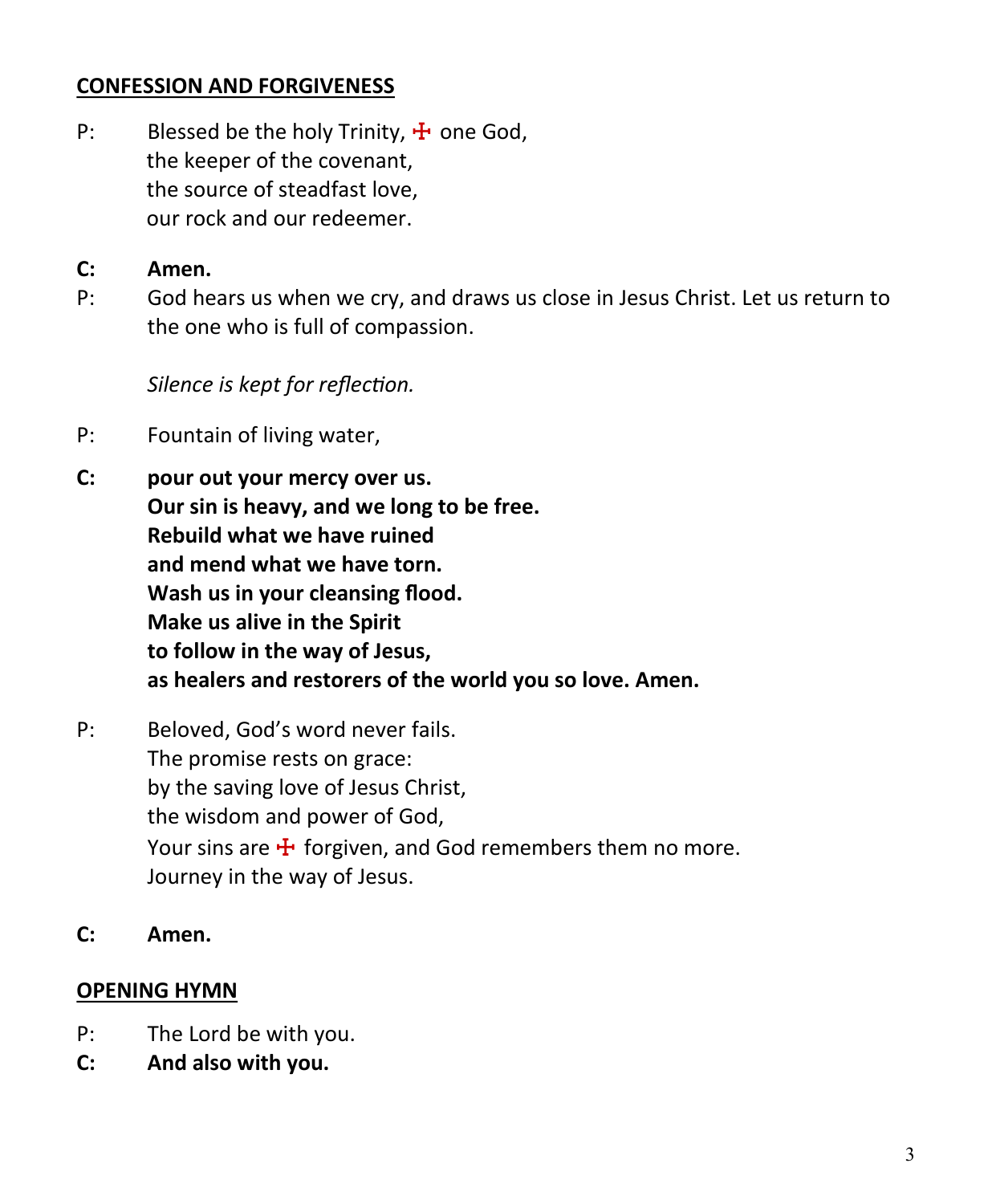#### **PRAYER OF THE DAY**

**P:** Holy God, through your Son you have called us to live faithfully and act courageously. Keep us steadfast in your covenant of grace, and teach us the wisdom that comes only through Jesus Christ, our Savior and Lord, who lives and reigns with you and the Holy Spirit, one God, now and forever.

**All: Amen**

#### **READING 1 Corinthians 1:18-25**

 $18$ The message about the cross is foolishness to those who are perishing, but to us who are being saved it is the power of God.  $^{19}$ For it is written,

"I will destroy the wisdom of the wise,

and the discernment of the discerning I will thwart."

<sup>20</sup>Where is the one who is wise? Where is the scribe? Where is the debater of this age? Has not God made foolish the wisdom of the world?  $21$  For since, in the wisdom of God, the world did not know God through wisdom, God decided, through the foolishness of our proclamation, to save those who believe.  $22$  For Jews demand signs and Greeks desire wisdom,  $^{23}$ but we proclaim Christ crucified, a stumbling block to Jews and foolishness to Gentiles,  $^{24}$ but to those who are the called, both Jews and Greeks, Christ the power of God and the wisdom of God. <sup>25</sup>For God's foolishness is wiser than human wisdom, and God's weakness is stronger than human strength.

**P:** Word of Hope, Word of Life. **All: Thanks be to God.**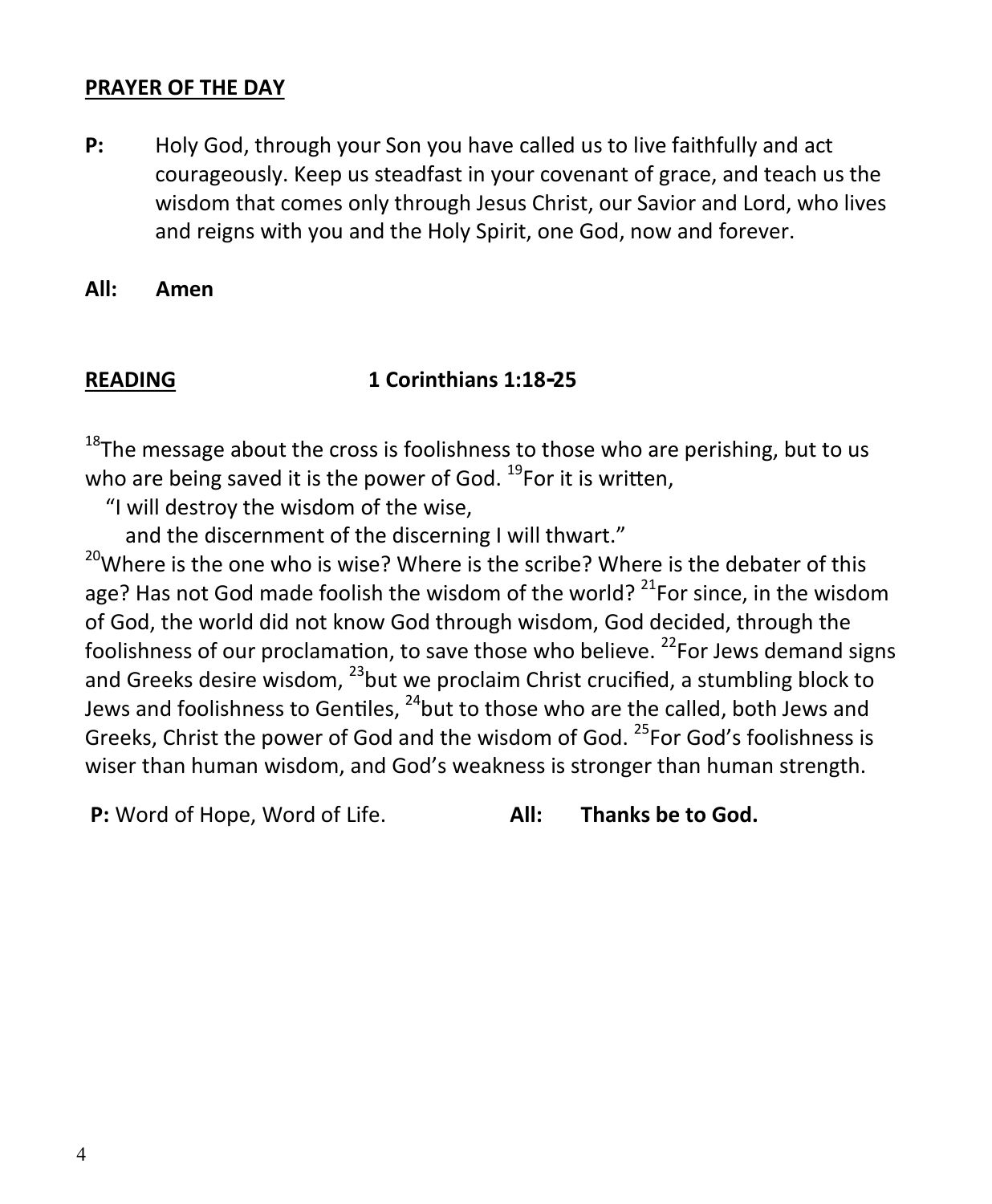### **GOSPEL: John 2:13-22**

 $13$ The Passover of the Jews was near, and Jesus went up to Jerusalem.  $14$ In the temple he found people selling cattle, sheep, and doves, and the money changers seated at their tables. <sup>15</sup>Making a whip of cords, he drove all of them out of the temple, both the sheep and the cattle. He also poured out the coins of the money changers and overturned their tables. <sup>16</sup>He told those who were selling the doves, "Take these things out of here! Stop making my Father's house a marketplace!" <sup>17</sup>His disciples remembered that it was written, "Zeal for your house will consume me." <sup>18</sup>The Jews then said to him, "What sign can you show us for doing this?" <sup>19</sup> Jesus answered them, "Destroy this temple, and in three days I will raise it up." <sup>20</sup>The Jews then said. "This temple has been under construction for forty-six years, and will you raise it up in three days?"  $^{21}$ But he was speaking of the temple of his body.  $^{22}$ After he was raised from the dead, his disciples remembered that he had said this; and they believed the scripture and the word that Jesus had spoken.

**P:** Word of Hope, Word of Life. **All: Thanks be to God.**

#### **THE MESSAGE**

#### **HYMN OF THE DAY**

#### **THE PRAYERS OF THE CHURCH**

A: Relying on the promises of God, we pray boldly for the church, the world, and all in need.

#### *After each petition*

- A: let us pray.
- **All: Have mercy, O God.**
- P: We entrust ourselves and all our prayers to you, O faithful God, through Jesus Christ our Lord.
- **All: Amen.**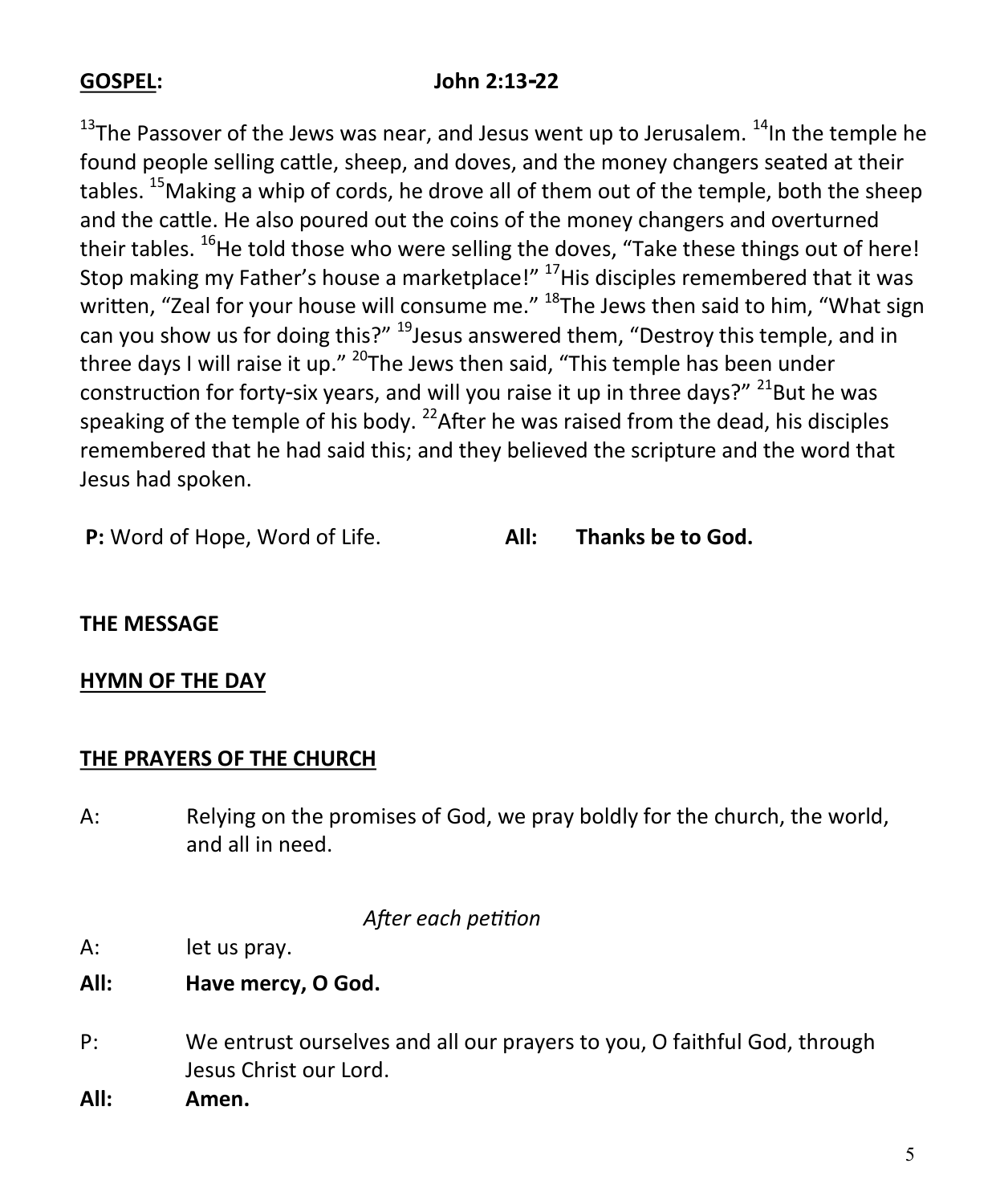### **SHARING OF THE PEACE**

- P: The peace of God be with you all.
- **All: And also with you.**

*(Let us share a sign of peace to one another with a wave )*

#### **OFFERING**

Offerings will continue to be received through mailing them in or via the website donate button.

#### **HOLY COMMUNION**

- P: The Lord be with you.
- **C: And also with you.**
- P: Lift up your hearts.
- **C: We lift them to the Lord.**
- P: Let us give thanks to the Lord our God.
- **C: It is right to give God our thanks and praise.**

#### **PRAYER OF THANKSGIVING**

- P You are indeed holy, almighty and merciful God. You are most holy, and great is the majesty of your glory. You so loved the world that you gave your only Son, so that everyone who believes in him may not perish but have eternal life. We give you thanks for his coming into the world to fulfill for us your holy will and to accomplish all things for our salvation. In the night in which he was betrayed... For as often as we eat of this bread and drink from this cup, we proclaim the Lord's death until he comes.
- **C: Christ has died. Christ is risen. Christ will come again.**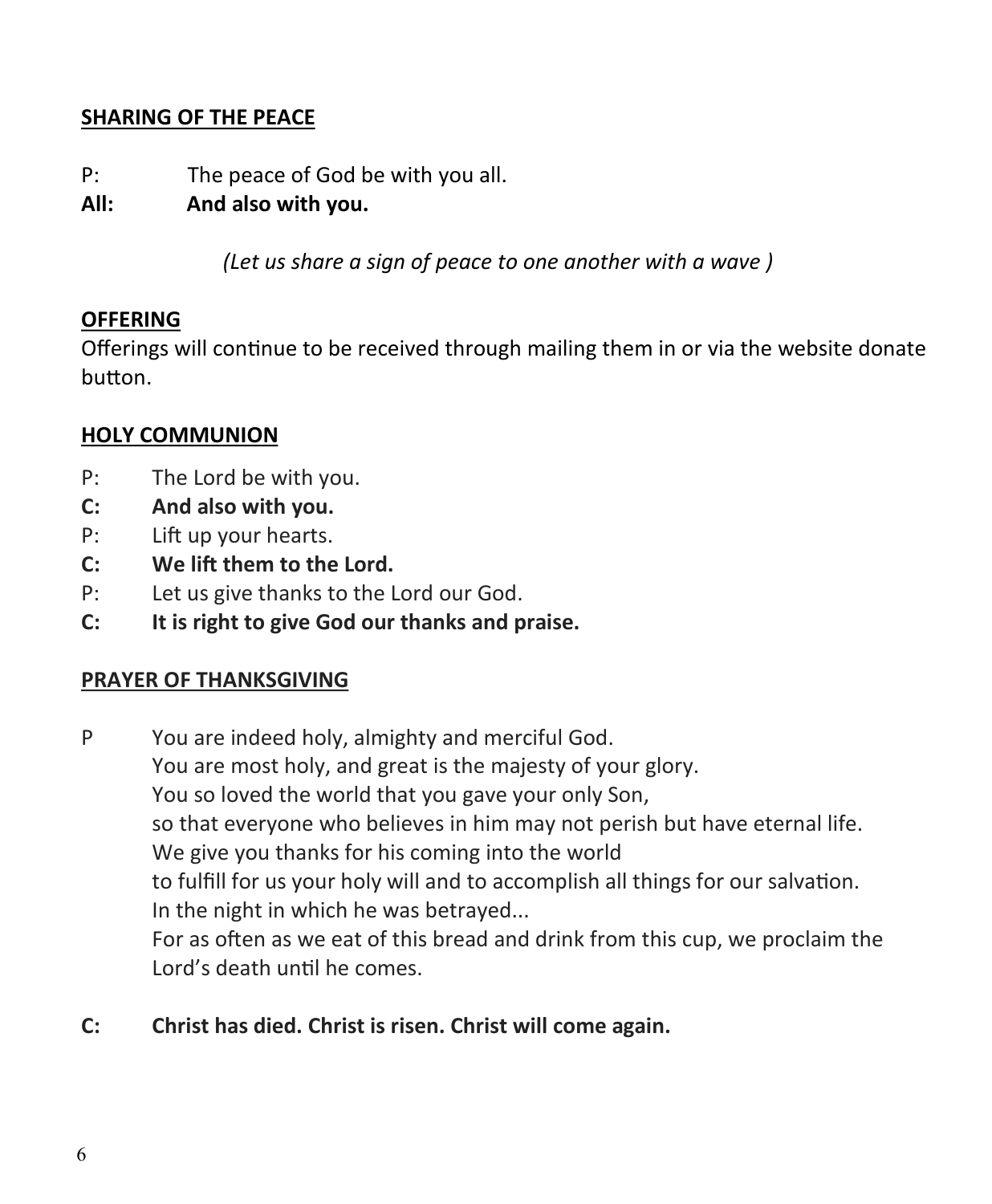P: Remembering, therefore, his salutary command,

his life-giving passion and death, his glorious resurrection and ascension, and the promise of his coming again,

we give thanks to you, O Lord God Almighty, not as we ought but as we are able;

we ask you mercifully to accept our praise and thanksgiving and with your Word and Holy Spirit to bless us, your servants, and these your own gifts of bread and wine,

so that we and all who share in the body and blood of Christ may be filled with heavenly blessing and grace,

and, receiving the forgiveness of sin, may be formed to live as your holy people and be given our inheritance with all your saints.

To you, O God, Father, Son, and Holy Spirit,

be all honor and glory in your holy church, now and forever.

## **C: Amen.**

P: Lord, remember us always in your kingdom and teach us to pray,

Our Father, who art in heaven, hallowed be thy name, thy kingdom come, thy will be done, on earth as it is in heaven. Give us this day our daily bread; And forgive us our trespasses,

as we forgive those,

who trespass against us; and lead us not into temptation, but deliver us from evil. For thine is the kingdom, and the power, and the glory, Forever and ever. **Amen.**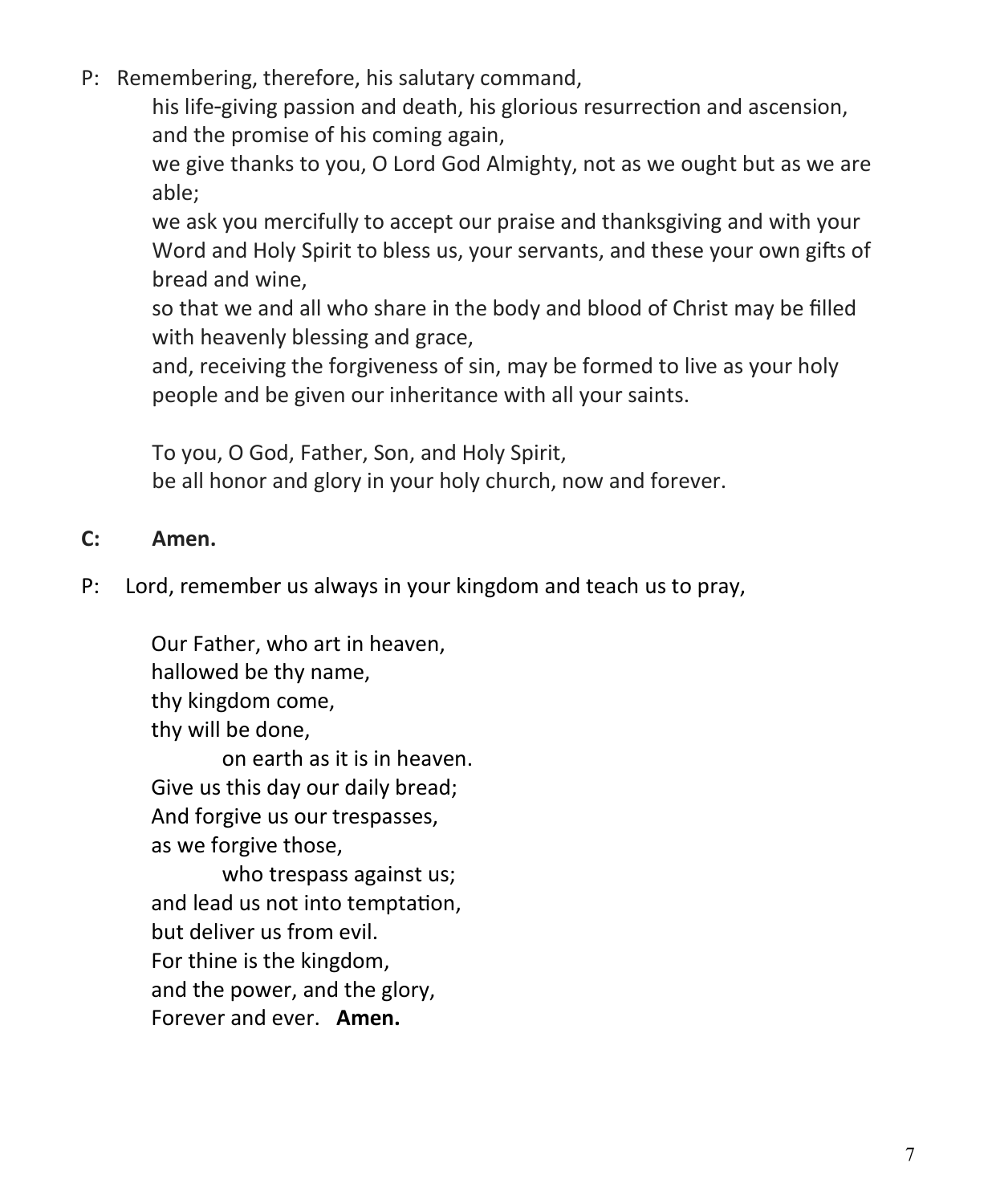#### **WE SHARE A MEAL TOGETHER**

- P: This is the body of Christ, given for you.
- P: This is the blood of Christ shed for you.

#### **POST COMMUNION BLESSING**

#### **BENEDICTION**

#### **SENDING SONG**



Text: Eddie Espinosa, b. 1953 Music: CHANGE MY HEART, Eddie Espinosa Text and music © 1982 Mercy/Vineyeard Publishing, admin. Music Services

One License 722453-A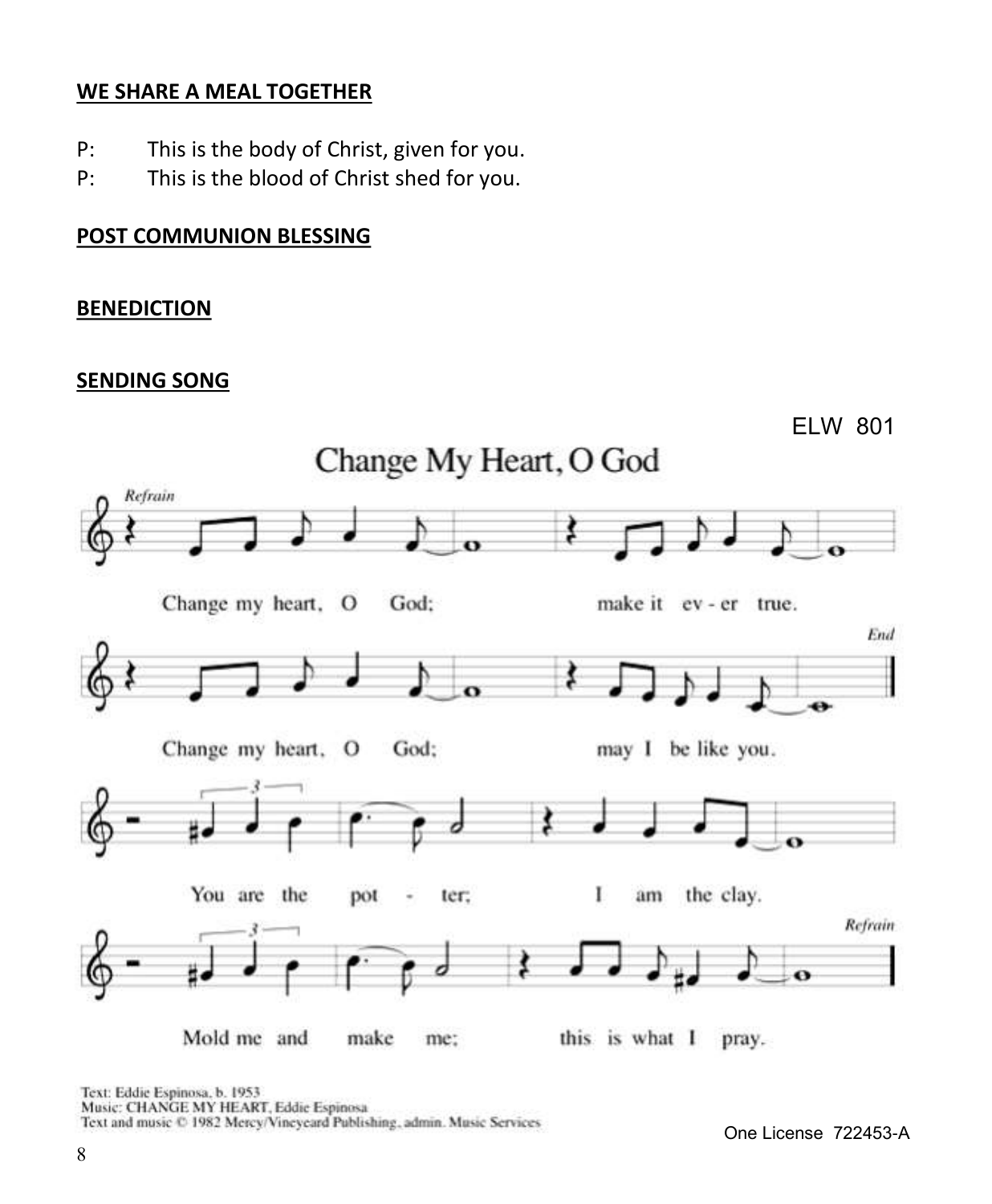

# In the Cross of Christ I Glory

Text: John Bowring, 1792-1872 Music: RATHBUN, Ithamar Conkey, 1815-1867.

> One License 722453-A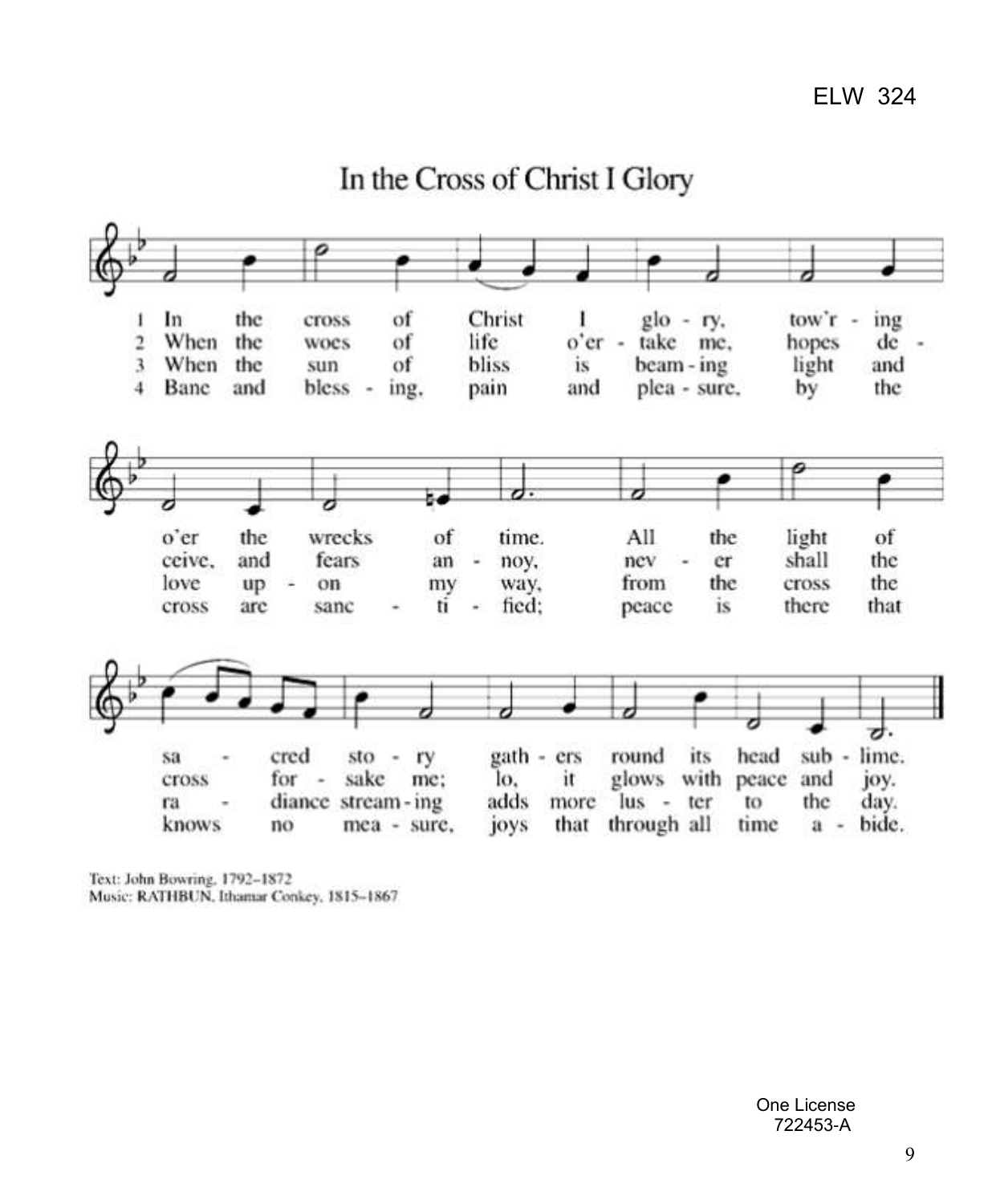



Text: George W. Kitchin, 1827-1912; rev. Michael R. Newbolt, 1874-1956

Music: CRUCIFER, Sydney H. Nicholson, 1875-1947

Text and music © 1974 Hope Publishing Company, Carol Stream, IL 60188. All rights reserved. Used by permission.

Duplication in any form prohibited without permission or valid license from copyright administrator.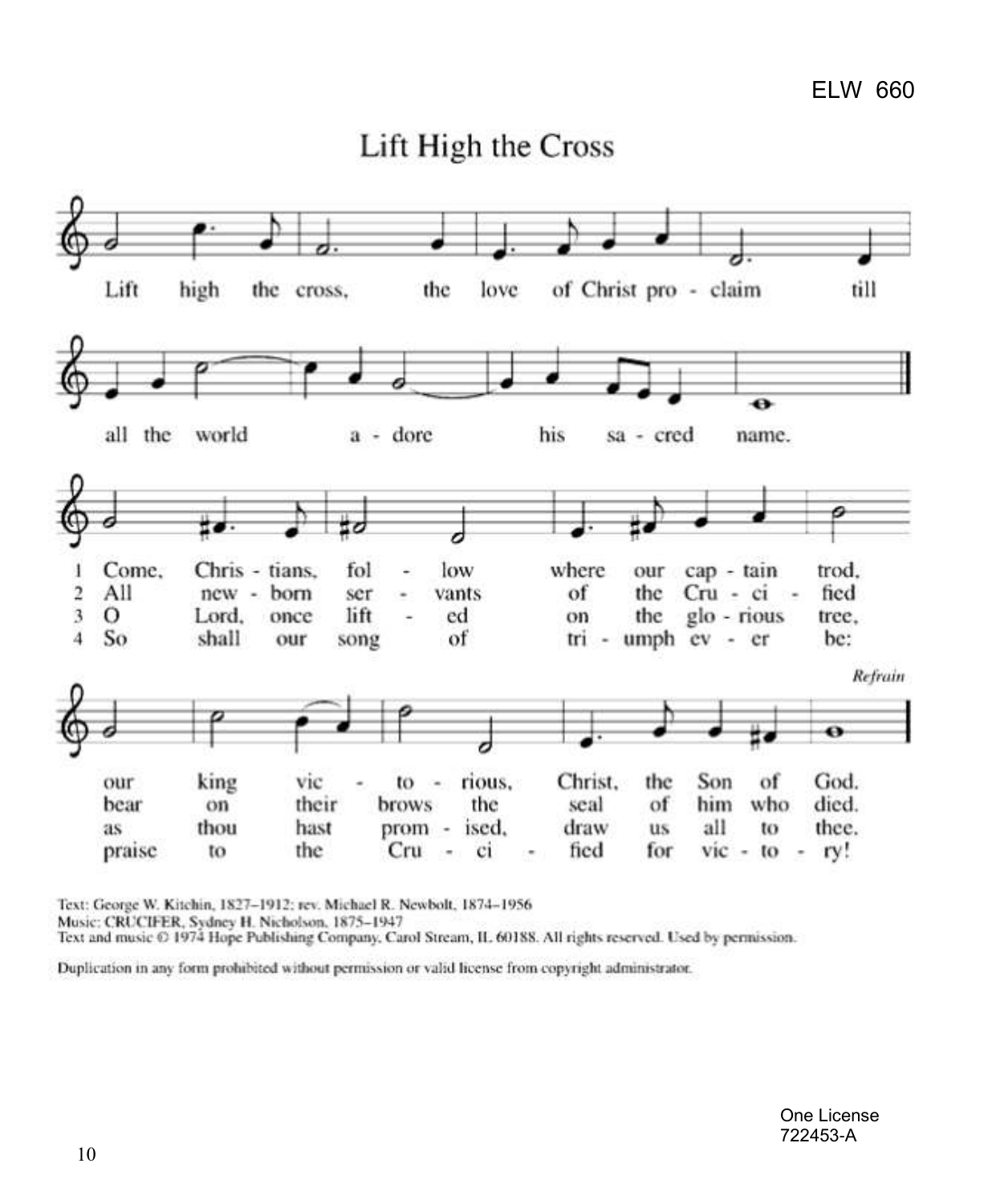

# Next Adult Education Zoom Class

## **The Human Predicament and God's Response – How is God to restore a Creation infected by sin?**

How did God intend creation to be? How did it go wrong? How does Jesus' life, death and resurrection make a difference?

Leader: Carl Gabrielson Beginning **March 10th at 6:30 p.m.** Zoom link will follow – contact Stephanie at [camanoclc@wavecable.com](mailto:camanoclc@wavecable.com) to indicate your interest in participating.

Please have your Bibles ready!

## **REMEMBER THESE PEOPLE IN YOUR PRAYERS:**

*Healing for*: Nadine Lien ,Dene Henderson, her daughters Jeanette Jewell, Terri Henderson, & Grandson Ren Henderson, Candy Belk, Rick Belk, Chris Syversen, Linda Mackie, Savvanah, Alex, Jessica, Ginny Wortman, Annette Hollingworth, Sharon Buffaloe, Jon Hamilin, Phil Rifner, Pam Larson, Linda Johnson, Pastor Don AuClair, Brittany Scott, Nikki Belk, Leif Larson, Allison Vogue, Helen Micucci, Inez Hushagen, The Cohn Family - Evelyn, Scott, Ava & Brayen Cohn, Glenna Timmerman, Janet Weckerly, Sandy Peterson, Miriam Clark, Elsie Jo Hendrickson, Judy Andersen, Jim Powers, Sandy Cowden, Cindy Hogman, Sophie Jackson, Tom Moore, Leih Rutledge, Brad McDonald, Ginny Esslinger, Nancy Johnson, Wilma Barrett, Wayne Wegner, Jim Olsen, Jan Karr, Maranda Hansen, Bill Holz, Andy Hamilton, Curtis Peterson, Antivius Rush, Bill Vance, Joshua Tinker, Davie Kelly, Andrew Adams, Eric McDonnell, Joy L Edwards, Diane Hilmo, Trisha Bourdeau, Geoff Taylor, Jessica, Jeanne, Barrett, Frances Viscoti, Dan Harris, Karin Cockett, Landry Hall (great grandson of Loretta Nelson), Sean Brough, Ken Bailey, Madison Paganini, Stacy Pinorini, Tammy Davis, Bonnie Thomas, Jan Churchhill, Steve Schmitz,

*Comfort for: Family of* Judy Andersen, Pat Costello, Dick Little, Mark Loper *Guidance for: Port Towns* Church Planting: Danny & Aubrey Edwards-Luce *Military persons associated with Camano Lutheran or Specific Request***:** 

*Dan Porter, Tyler Munson, Scott Johnston, Derek Hinde, Brian Cummings, Robert F Guerrero, John VF Guerrero, Michael SF Guerrero, Isaac Teichgrab, Olivia Shoup, Kyle Osburn, Nathaniel Powers,*